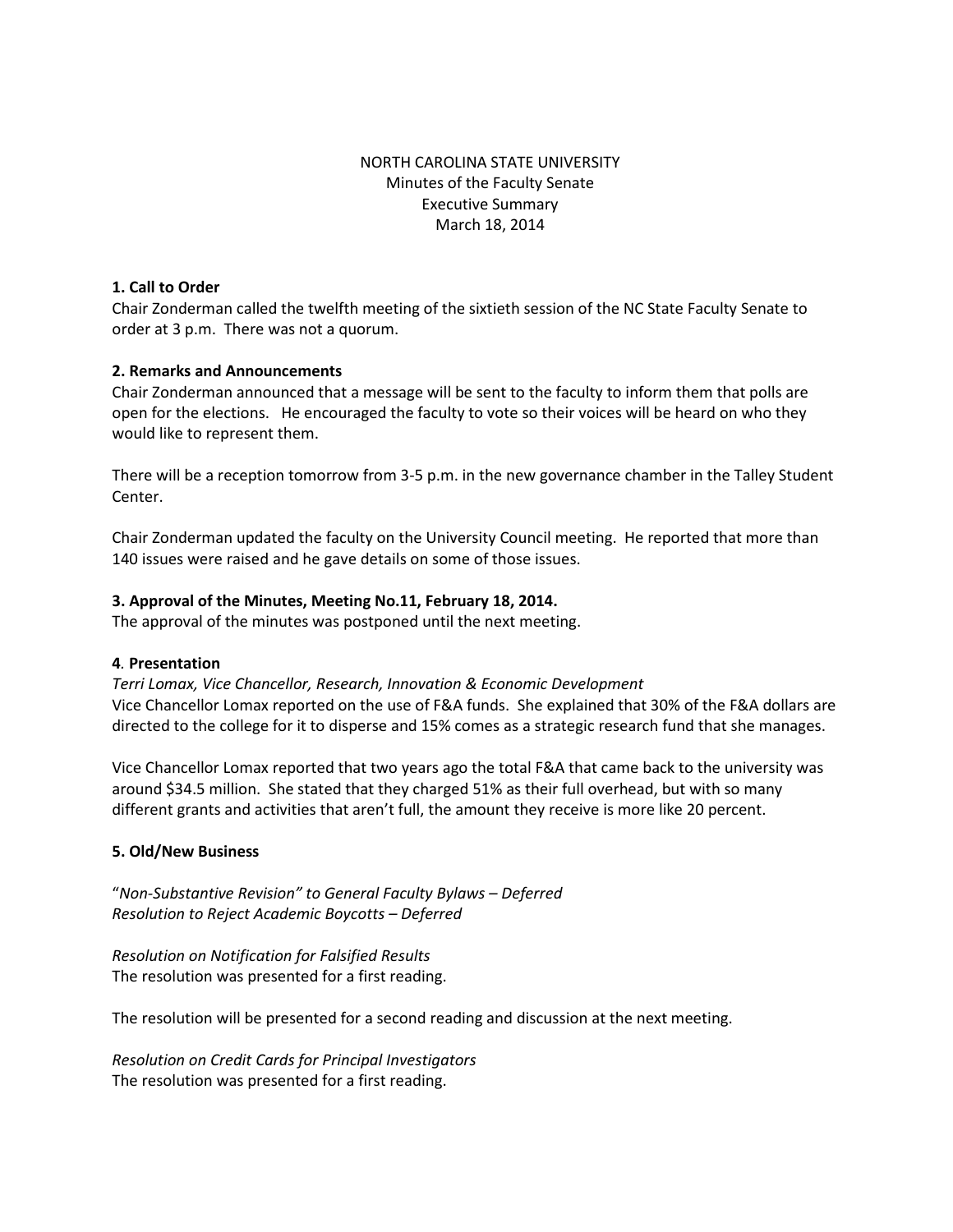The resolution will be presented for a second reading and discussion at the next meeting.

Chair Zonderman announced that the next meeting will be on Centennial Campus in the Monteith Research Center, Room 246.

#### **6. Issues of Concern**

*Resolution on the Hofmann Forest*

Senator Heitmann presented the resolution for a first reading.

The resolution will be discussed in the Executive Committee meeting and will be presented for a second reading and discussion in the next meeting.

#### **7. Adjourn**

A motion passed to adjourn the meeting at 4:47 p.m.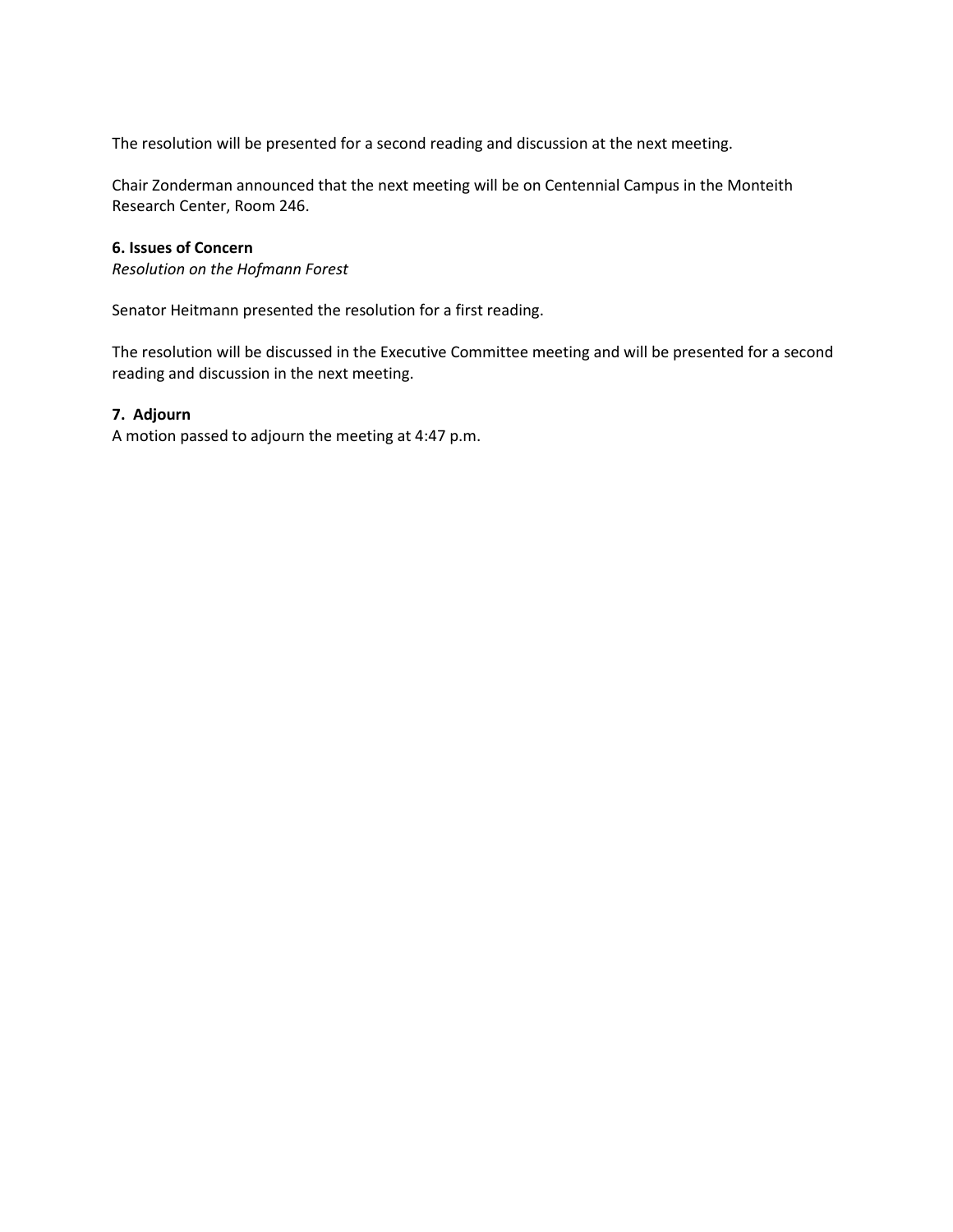# NORTH CAROLINA STATE UNIVERSITY Minutes of the Faculty Senate

# **Regular Meeting No. 12 of the 60<sup>th</sup> Session: Faculty Senate Chamber March 18, 2014 March 18, 2014 Present:** Chair Zonderman, Secretary Daley, Senators Aday, Ade, Allaire, Aspnes, Bernhard, Borden, Bourham, Heitmann, Holden, Knopp, Krause, Laffitte, J. Moore, Rucker, Sztajn, Tyler, Williams

**Excused:** Immediate Past Chair Kellner; Provost Arden; Parliamentarian Weiner Senators Fleisher, Funkhouser, Lunardi, M. Moore, Morgado, Nfah-Abbenyi, Penrose, Spontak

**Absent:** Senators Bartlett, Baumer, Bird, Bradley, Devetsikiotis, Edwards, Fuentes, Knowles, Marks

G**uests:** Fred Cubbage, Professor, Forestry and Environmental Resources

#### **1. Call to Order**

Chair Zonderman called the twelfth meeting of the sixtieth session of the NC State Faculty Senate to order at 3 p.m. There was no quorum.

#### **2. Remarks and Announcements**

Chair Zonderman announced that a message will be sent to the faculty that the polls are open for the elections. He encouraged colleagues to vote so that their voices will be heard on who they would like to represent them.

There will be a reception tomorrow from 3-5 p.m. in the new governance chamber in the Talley Student Center.

Chair Zonderman updated the faculty on the University Council meeting. He reported that more than 140 issues were raised. He also gave details on some of those issues.

Chair Zonderman stated that they discussed going to a three term (trimester) academic calendar including a summer term rather than summer school. He explained that there is a lot of discussion of how to develop a common allocation method for enrollment related academic funds. The question of faculty workload and overload and supplemental pay was discussed. There is a lot of continuing discussion on how to get the graduate student support plan on a sustainable basis year to year. Discussion of increasing the number of programs that might get differential premium tuition, the increasing number of Community College transfers, the ongoing program review process, making McKimmon Center and its continuing education programs entirely self- supporting, whether to outsource any functions of the university, what to do about off campus facilities, how to budget for the agricultural resource stations and field labs, and whether to change the policy on vacant lines were all discussed. There was also a discussion about ways to consolidate IT support.

At the University Council, the Provost went into details on several of the items including the graduate student support plan. He said that there are disincentives for faculty to include doctoral funding in certain kinds of grants and they are trying to figure out ways to remove the disincentives. They are looking at ways to try to get more money into first year funding of graduate students with the hope that then they will be picked up for further support on faculty research grants.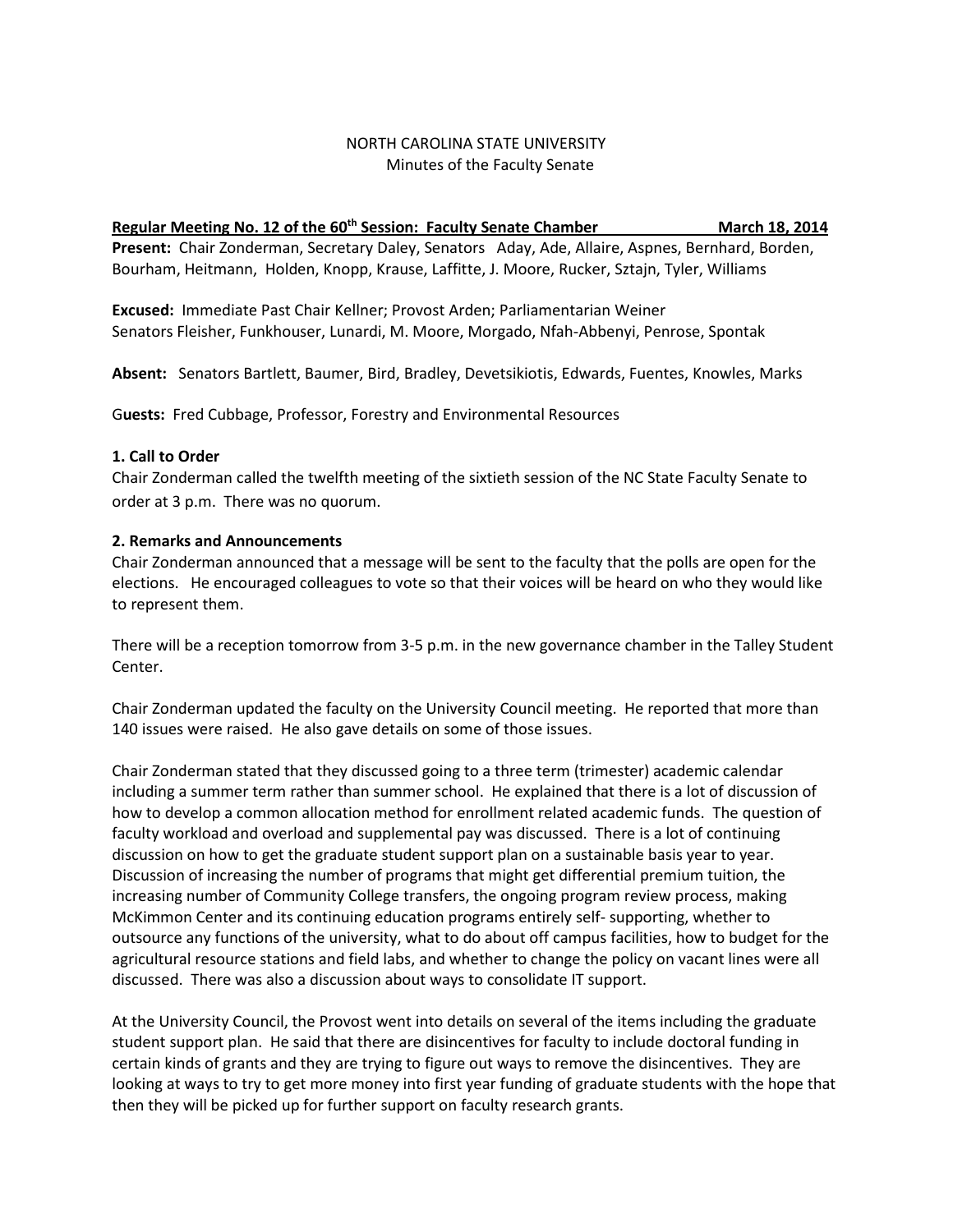Another item that is being looked at is bridge funding and also a possibility of some dissertation completion funding. This is a big issue and there are lots of different financial moving pieces.

Chair Zonderman stated that there was much discussion on premium tuition. Right now a hand-full of programs mainly in Engineering and the Master of Management Programs do charge premium tuition as do a number of our peer institutions. Certain undergraduate programs especially in Engineering charge premium tuition, so there is a potential for that.

Chair Zonderman stated that he reiterated to the Provost his strong belief that before any of these take the form of a formal proposal they should be brought to the Senate for further discussion and that any kind of draft idea should go to the relevant committee for committee review.

## *Questions and Comments*

*Senator Williams wanted to know if there were discussions about the library. He noted that the library is still stuck on the public funding side whereas a lot of the research side is privatized and that side grows. There seems to be a disconnect between the academic side, the library which is an essential part of that side and how the library is funded relative to how that research side was funded. So he wonders how the required growth in library resources is going to be funded to accommodate the growth in academics.* 

*Senator Ade asked, is there an overhead charge against the grants that reduce the library cost?*

Chair Zonderman stated that a percentage of F&A does go to the library, but it never covers enough. He added that the library was not mentioned in the University Council discussions.

*Senator Ade commented that NC State continues to do a poor job in space allocation, so was this part of the discussions in the University Council meeting.* 

Chair Zonderman stated that as far as he knows that discussion takes place in the Space Committee and there is not a lot of faculty input into that committee.

*Senator Knopp: Do you think we could push for more transparency in exactly how overhead money is allocated?*

*Vice Chancellor Lomax said that she will address the question during her presentation.* 

Chair Zonderman announced that the next Senate meeting will be on Centennial Campus in MRC 246, Monteith Research Center.

#### **3. Approval of the Minutes, Meeting No. 11, February 18, 2014.**

The approval of the minutes was postponed until the next meeting.

#### **4. Presentation**

*Terri Lomax, Vice Chancellor, Research, Innovation & Economic Development*

Vice Chancellor Lomax explained that 30% of the F&A dollars are directed to the college for it to disperse and 15% comes as a strategic research fund that she manages.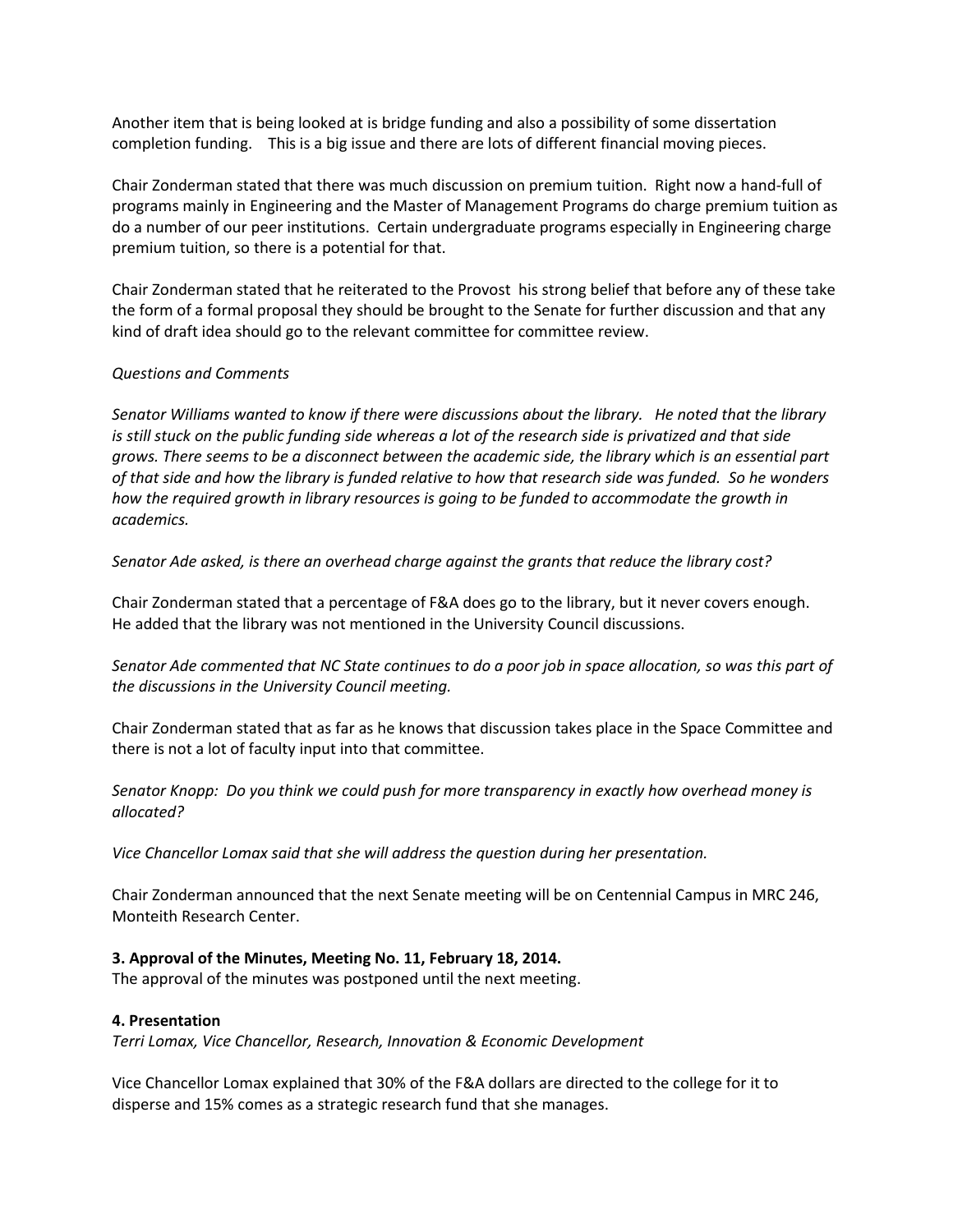Vice Chancellor Lomax reported that two years ago the total F&A that came back to the university was around \$34.5 million. She stated that they charged 51% as their full overhead, but with so many different grants and activities that aren't full, the amount they receive is more like 20 percent.

Vice Chancellor Lomax stated that during FY12 they had \$34.5M to allocate, which is a guess because they allocate what they think is going to come in during that year. The first thing the university does is take out the contingency reserve of 1% and that is for any audits that could happen. They also had to start pulling out an additional 1.5% for the GSSP. She said they still continue to grow the graduate population, so they have to pull in funds from the Provost reserves and other places.

Vice Chancellor Lomax stated that they chart the 30% that goes directly to the colleges. Every year they ask the Associate Deans in the colleges to explain how they spent it. Some places like CHASS give most of it back to the faculty. Other places like Engineering, CALS, and College of Sciences have to retain more centrally in the college because they have to put so much into startups and other big pieces of equipment. She said it seems like the colleges are doing different things but when you look at it there is actually a good reason for that. Within a single college, departments do different things with the share they get back, but they cover all service agreements and other things so that the faculty doesn't have to do that.

Vice Chancellor Lomax stated that they have to be able to prove to the Federal Government the dollars that they spend on research at the university that is above and beyond the money that they get for education, outreach, and all the other activities and then the overhead rate gets calculated out of that.

Lomax reported that the building is what they use to supplement those rents on Centennial Campus. Some faculty complain that the rent is too high when they are only paying one third of the total rent, also helping pay out some mortgages. The library gets 2.2%, OIT gets 6%, so in the past the library would have been smaller and now it is more IT.

## *Questions and Comments*

*Senator Aspnes stated that if our rate is 51.5%, but your average rate is 20%, it indicates that a lot of people are getting a free ride. How does this happen? Why isn't it the same across the entire grant spectrum?*

Vice Chancellor Lomax responded that some federal agencies took it upon themselves to say they are not going to pay what the rest of the federal government does. Foundations and commodities say that too.

*A senator commented: When you made the comment about the restriction on administrative cost that you included, I have read quite a few articles talking about how the universities are going down the drain in administrative expenditures without much of any clear light of day discussions of what has caused all of those administrative costs.*

Vice Chancellor Lomax stated that the society that does the lobbying for that is COGR (Council on Government Relations) and they are the ones doing battle in DC to try to hold down government regulations.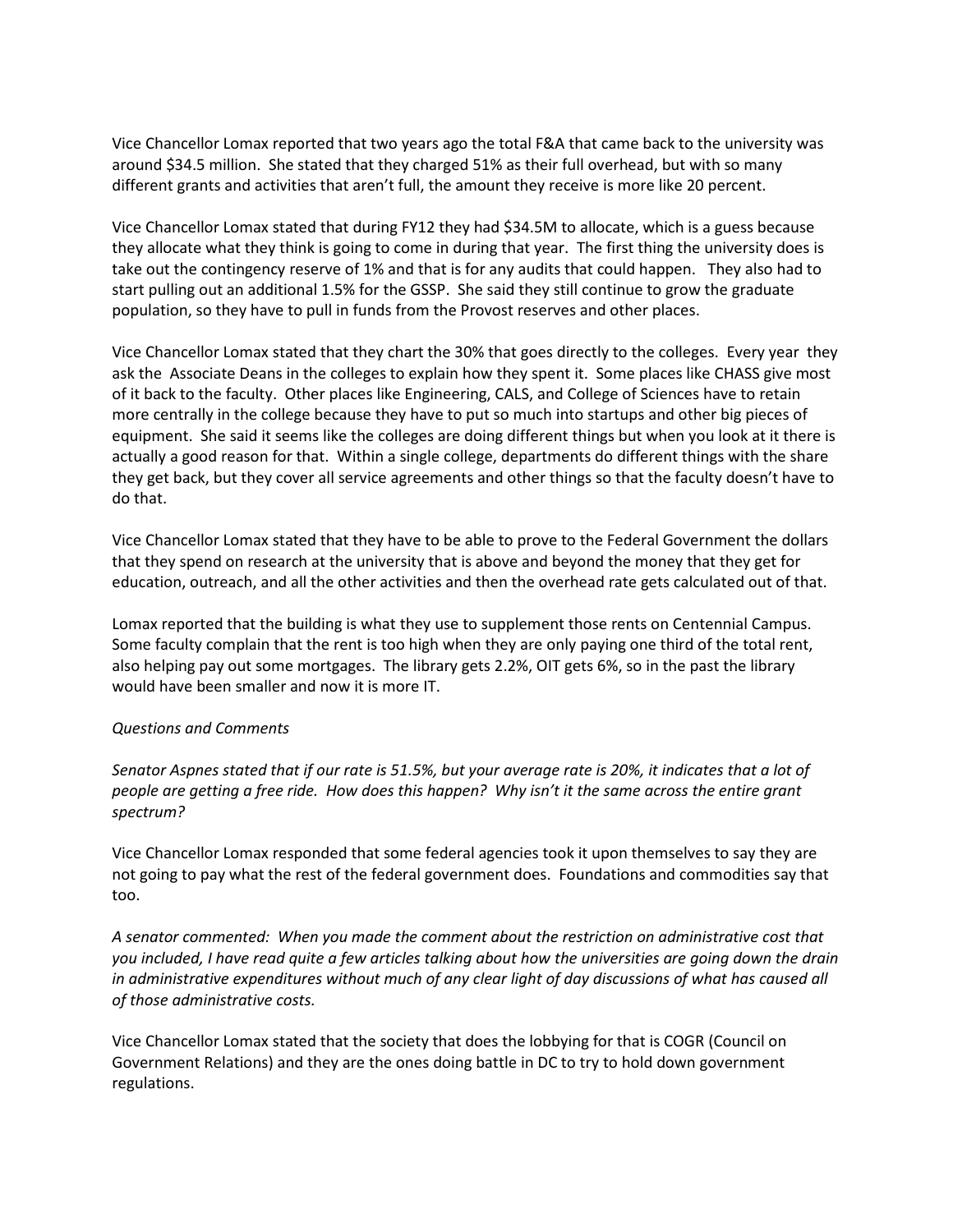*Since the cost benefit ratio for research output is very different because in some cases you cannot recover the overhead and in other cases you have very different regulatory cost associated with that, is that entering into the strategic investment decisions?*

Vice Chancellor Lomax stated that she has to think a little bit like a business person and go for those things that are going to bring in the full F&A and help support the university that way.

# *We have seen how much F&A provides for the library, what percentage of the library budget does that represent?*

Vice Chancellor Lomax stated that they have been growing research at a price and they have been growing their F&A over the years, so that has been a growing part of library's budget when the other part has been going down.

Vice Chancellor Lomax stated that her office manages Federal Relations, Research Development and all of the centers and institutes. They also manage the proposal development unit that helps faculty with proposal and it has been wildly successful. She stated that they have 3 proposal developers and 2 admin people to help with all the other.

#### *How much is your office involved with Kannapolis?*

Vice Chancellor Lomax stated that they have very little involvement with Kannapolis.

*Senator Aspnes questioned the rent on Centennial Campus. He stated that the Colleges of Engineering and Sciences get hit particularly hard, because all of Partners buildings and all of the research buildings pay rent, and yet if you review Vice Chancellor Leffler's memo from 2010 all of the money goes back to developing Centennial Campus. So it seems that we are taking money out of pots that should be used for education and turning it over to other university pots that should be funded elsewhere.* 

Vice Chancellor Lomax stated that they are not taking money from education. The funding is coming out of grants. There are four different types of buildings on Centennial Campus. There are Stateappropriated buildings like the College of Engineering and the Library. There are buildings where we were the developer, so we took out private bonds and did like we would do a dorm, which are separately financed and we are the landlord. Then there are developer-built buildings, where developers do a ground lease from NC State and build the building and charge rent. The only thing we get is the ground lease out of it. Finally there are the donated buildings like the State Club and 'The Point.'

# *Senator Ade stated that he has heard a lot about money and faculty. That is important, and he considers those as input to do research. How much do you focus on output?*

Vice Chancellor Lomax stated that those things are difficult to compare. She stated that she tries to get the resources for all faculty to be as successful as possible. She thinks it is the responsibility of the colleges and the departments to make sure that the quality and the output is high. She said it is not something that can be controlled by her office.

*Do all of these discoveries show up as citations? There are differential kinds of research that is funded by grants and some of it doesn't get out there and is going to be cited.*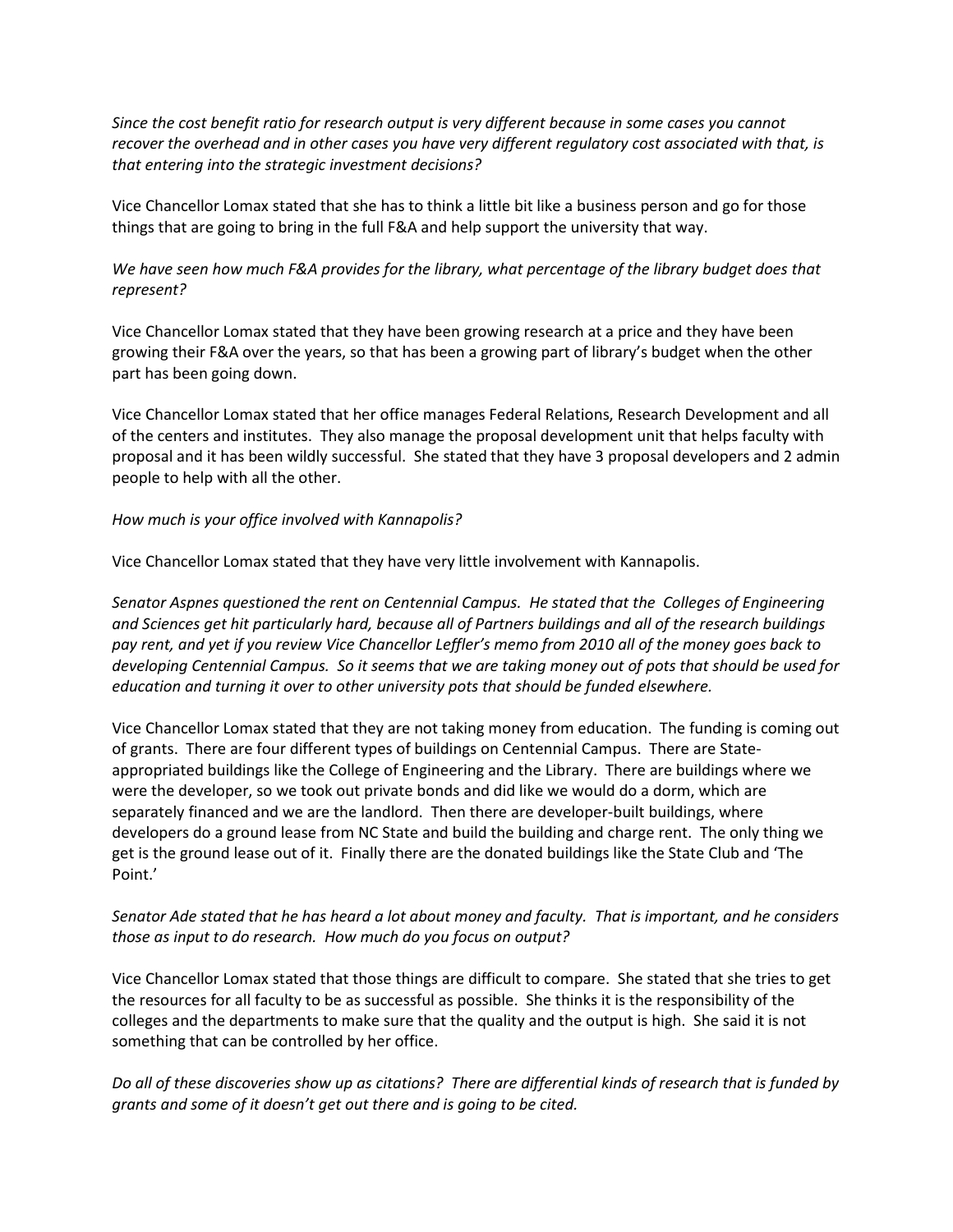Vice Chancellor Lomax stated that it gets out in different ways and one of the things that she likes about NC State is how applied it is, so it might come out as a product or it may come out as something that is going to improve life for people that may not have as high of an index as some other things.

## **5. Old/New Business**

"*Non-Substantive Revision" to General Faculty Bylaws – Deferred Resolution to Reject Academic Boycotts – Deferred* 

*Resolution on Notification for Falsified Results*  The resolution was presented for a first reading.

Senator Aspnes, Co-chair of the Personnel Policy Committee, explained that the resolution is to stiffen Section 6.6.2 of Regulation 10.00.02, which has to do with research misconduct. This is focused specifically on what happens when due process has been followed. The resolution is to require a way to inform editors of journals, that they have published falsified results.

Senator Aspnes stated that scientific integrity requires the scientist to do that, but that doesn't always happen, so this deals with exceptions that are rare. The committee felt that there should be a resolution that, if this happens and the responsible scientist does not admit that falsified results have been published, then the editor should be informed.

The resolution will be presented for a second reading and discussion at the next meeting.

## *Resolution on Credit Cards for Principal Investigators*

The resolution was presented for a first reading.

Senator Aspnes explained that this resolution was intended to expedite research and get around the delays in processing orders, but in putting the resolution together he discovered something called P-Cards, so we now have a two level situation regarding purchasing that doesn't give all principal investigators an equal playing field. The point of credit cards is not only to expedite the purchasing process but also to give everyone the same approach to being able to spend money on grants.

Vice Chancellor Lomax stated that she was told that everyone who has a grant account is eligible for a purchase card.

The resolution will be presented for a second reading and discussion at the next meeting.

Chair Zonderman announced that the next meeting will be on Centennial Campus in the Monteith Research Center, Room 246.

# **6. Issues of Concern**

*Resolution on the Hofmann Forest*

Senator Heitmann presented the resolution for a first reading.